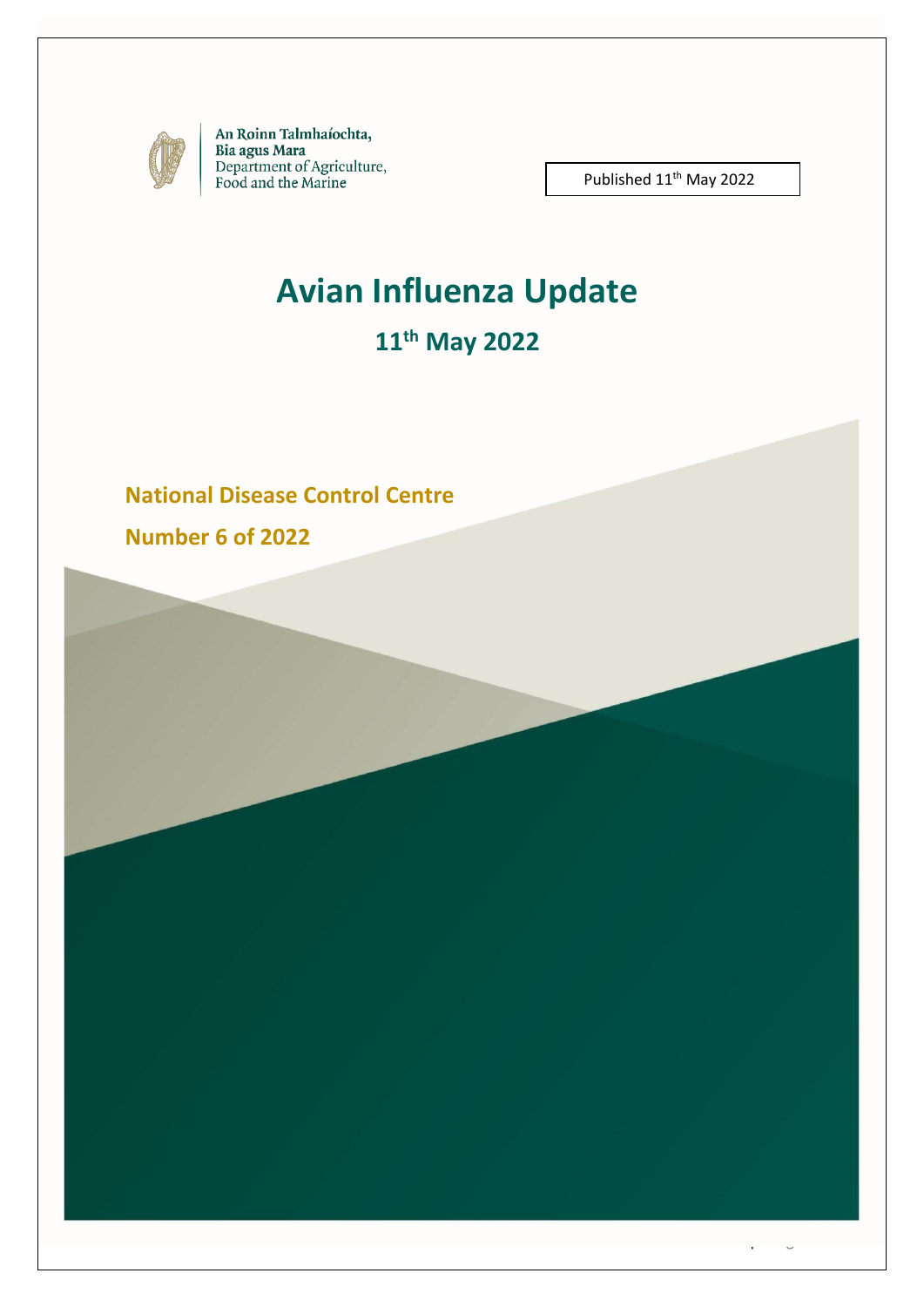# **Restriction on assembly of live birds and enhanced biosecurity regulations introduced last November to be withdrawn on 16 May 2022**

- Further to our last update of 26 April 2022 which announced that that the Precautionary Confinement of Birds (Housing Order) was to be withdrawn on 29 April, the remaining measures introduced to mitigate the risk of spread of avian influenza are also to be withdrawn
- A ban on bird gatherings, marts and assemblies for the purposes of show or sale is also to be withdrawn (SI No.592 of 2021 – Avian Influenza (Restriction on Assembly of Live Birds) Regulations) on 16 May 2022
- Biosecurity regulations introduced in November to help protect poultry and captive birds from avian influenza (SI No.593 of 2021 - Avian Influenza (Biosecurity Measures) Regulations) are to be withdrawn on 16 May 2022
- Although the enhanced mandatory biosecurity regulations are being withdrawn, high biosecurity standards should remain as best practice and help to protect your flock against all poultry disease, not just Avian Influenza (see Biosecurity Advice below)

### **Risk to Ireland regarding HPAI**

- Avian Influenza **is highly contagious for birds**. The virus may still be present in the environment and can be transmitted to your flock by wild birds.
- Flock owners should continue to **maintain best practice biosecurity measures**to prevent the introduction of avian influenza into poultry and captive bird flocks. The risk has reduced sufficiently to allow restrictions to be lifted; however, there is **still a risk of incursion**
- The reduction in the risk level is based on a number of parameters which include decreasing wild bird infection pressure, reducing numbers of migratory waterfowl and increasing environmental temperatures and daylight hours
- Flock owners should **remain vigilant for any signs of disease in their flocks**, and report any disease suspicion to their nearest Regional Veterinary Office
- Members of the public are advised **not to handle sick or dead wild birds.** Please **report sick or dead wild birds** to the local Regional Veterinary Office or contact the DAFM disease hotline on 01 492 8026 (outside of office hours)
- Sick or dead wild birds can also be reported to DAFM using the **Avian Check - Wild Bird App** [https://aviancheck.apps.rhos.agriculture.gov.ie.](https://aviancheck.apps.rhos.agriculture.gov.ie/)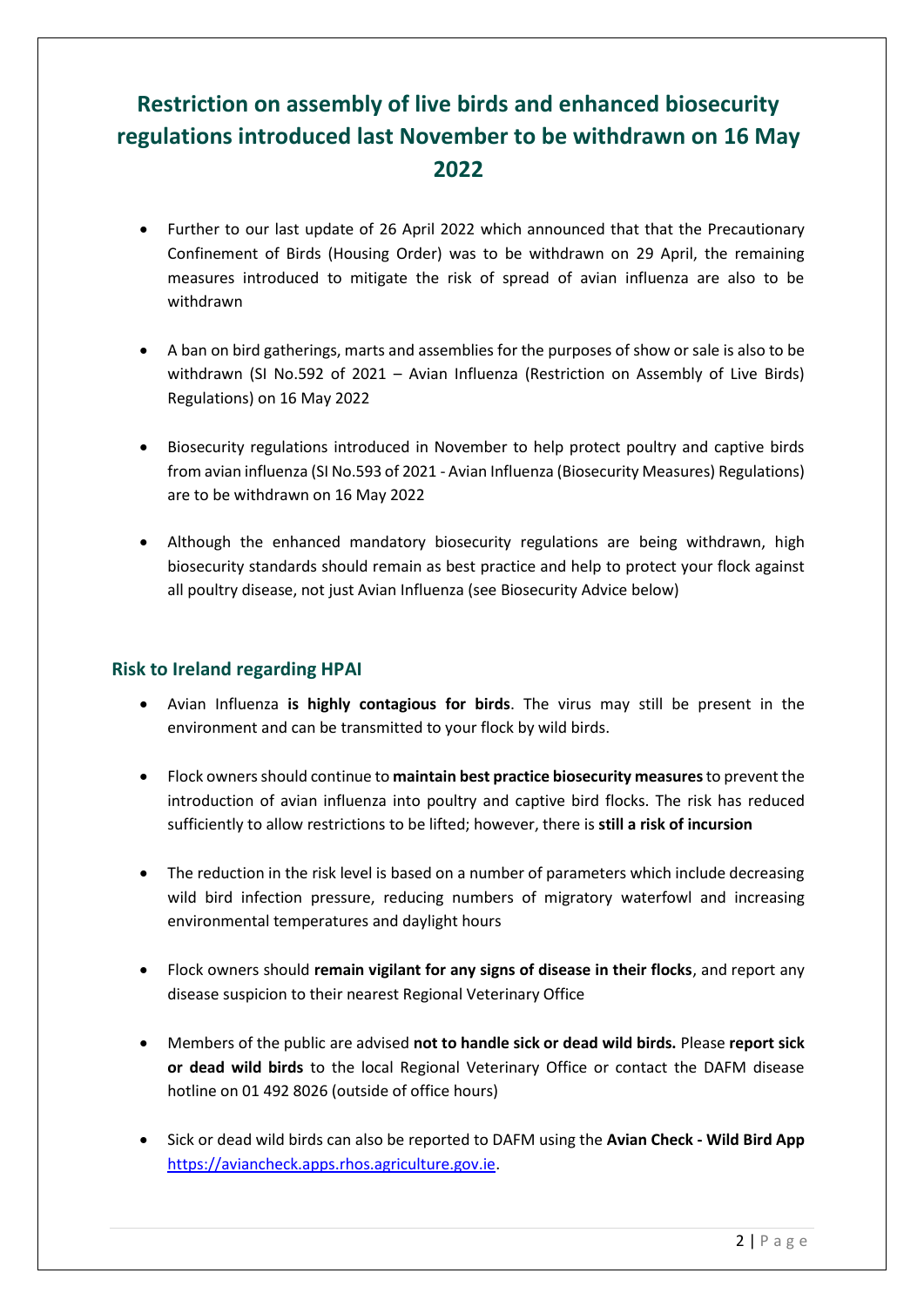### **Avian Influenza – Current Situation in Poultry**

- There have been no further outbreaks of Highly Pathogenic Avian Influenza (HPAI) H5N1 in poultry or captive birds since 20 December 2021.
- Ireland's self-declared disease-free status for avian influenza was published by the OIE on 21 January 2022. Maintenance of this status which is important for international movements and trade of poultry and poultry products will remain dependent on the absence of any further outbreaks of avian influenza in poultry in Ireland
- An interactive map (for illustrative purposes) courtesy of the Centre for Veterinary Epidemiology and Risk Analysis (CVERA) displaying the locations of avian influenza cases in wild birds is available at the following link<https://arcg.is/19zHrf0>

# **Biosecurity Advice**

All poultry owners and keepers should implement high levels of biosecurity on their holdings to help protect their flocks from poultry disease, not just avian influenza. All flock owners should ask themselves the following questions to help ensure you are implementing appropriate measures:

### **1. Who has access to the poultry areas?**

Only allow essential persons access to the poultry houses e.g., husbandry, veterinary care. Ensure that dedicated clothing or disposable personal protective equipment (PPE) is worn including disposable gloves and overalls. Clean and disinfect boots before entering and immediately upon exiting each poultry house. Wash hands each time upon leaving a poultry house.

#### **2. Have I checked the disinfectant points?**

All disinfectant points should be maintained. **Read the label** on the disinfectant which is approved for use against avian influenza. Disinfectant footbaths should be changed regularly in accordance with the manufacturer's instructions. Contamination prevents the effective use of disinfectants. Footwear needs to be cleaned thoroughly before being disinfected in foot dips. **Wait the recommended contact time before entering the house.** Repeat checks with disinfectant points at entry and exit points to the premises

#### **3. Can wild birds get access to the poultry?**

Inspect the housing thoroughly. Ensure that there are no gaps where wild birds can enter the housing. Check the gutters and roof. Can contaminated rainwater enter the house? Can wild birds get access to or contaminate the drinking water system?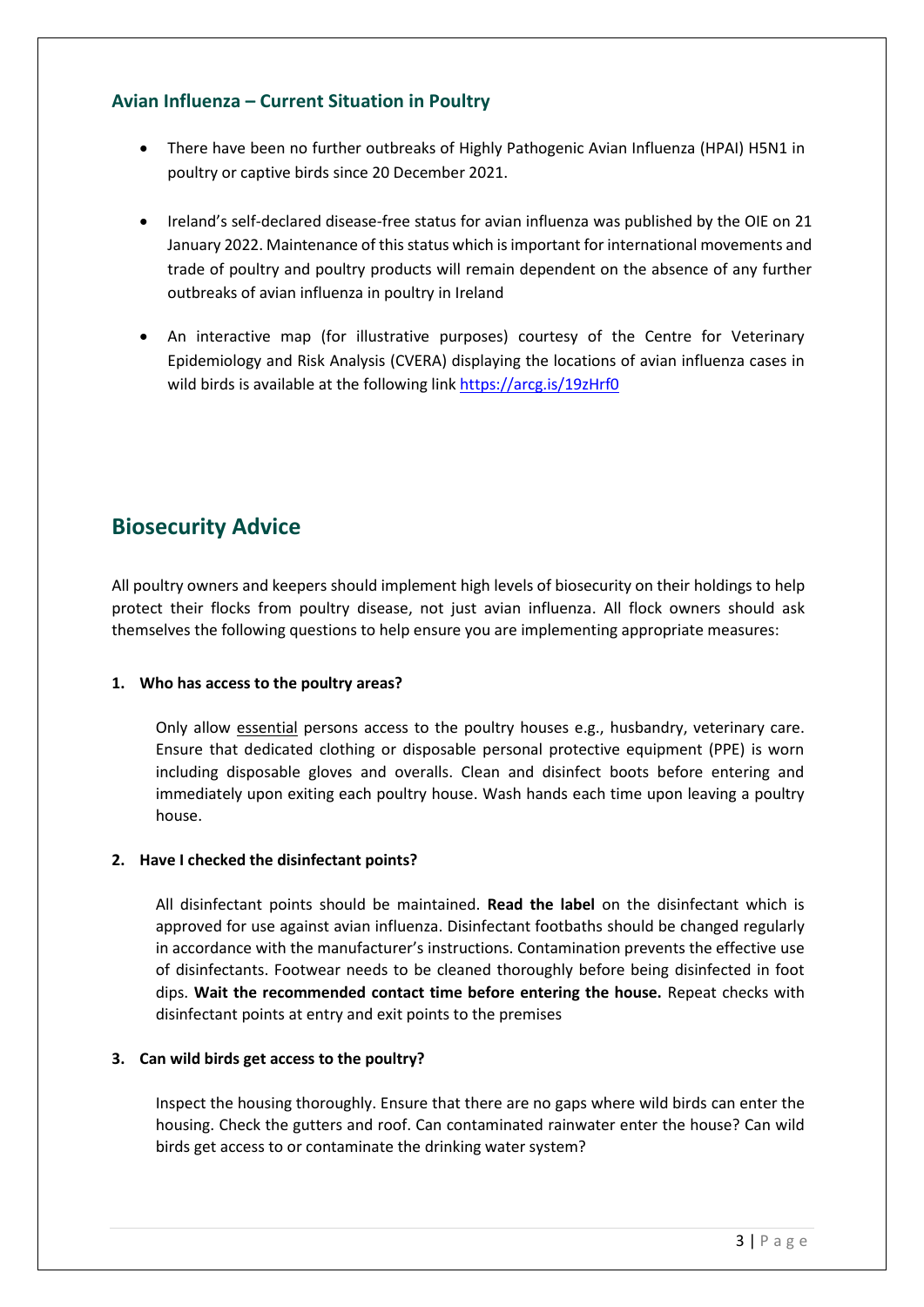### **4. Is the feed and bedding stored securely?**

Feed and bedding attract wild birds so secure storage of both is essential. If using straw, ensure it is either double wrapped and covered with a birdproof cover or stored in a shed with no wild bird access. Remove wrapping outside of the house. Feed should be stored in a secure bin and any spills cleaned up immediately. Use wild bird deterrents

#### **5. What do I do about feed delivery/egg collection vehicles that have to come onto the holding?**

It is optimal to disinfect wheels, wheel arches and underbody of all vehicles coming before allowing them to enter the premises and prior to leaving the premises. Do not allow any drivers to enter poultry houses. Ensure that drivers wear disposable gloves and disinfect footwear upon arrival (ensure that there is a disinfectant point near the feed bin/egg storage area)

#### **6. What about equipment?**

Any equipment that is used to transport poultry or poultry products should be thoroughly cleaned and disinfected prior to being used on the farm e.g., trolleys, trays, pallets, cages etc. Disposable single-use egg trays or plastic Keyes trays which are thoroughly cleaned and disinfected after each use can be used for egg collections. Don't forget about other equipment such as feeders and watering equipment and clean and disinfect equipment and housing between bird placements

### **7. Be vigilant**

Check the feed and water intake and look for clinical signs of avian influenza. Report any suspicions immediately to DAFM and do not allow anyone on/off the premises pending investigation

These measures are not exhaustive, further biosecurity guidelines available at: [www.gov.ie/birdflu](http://www.gov.ie/birdflu)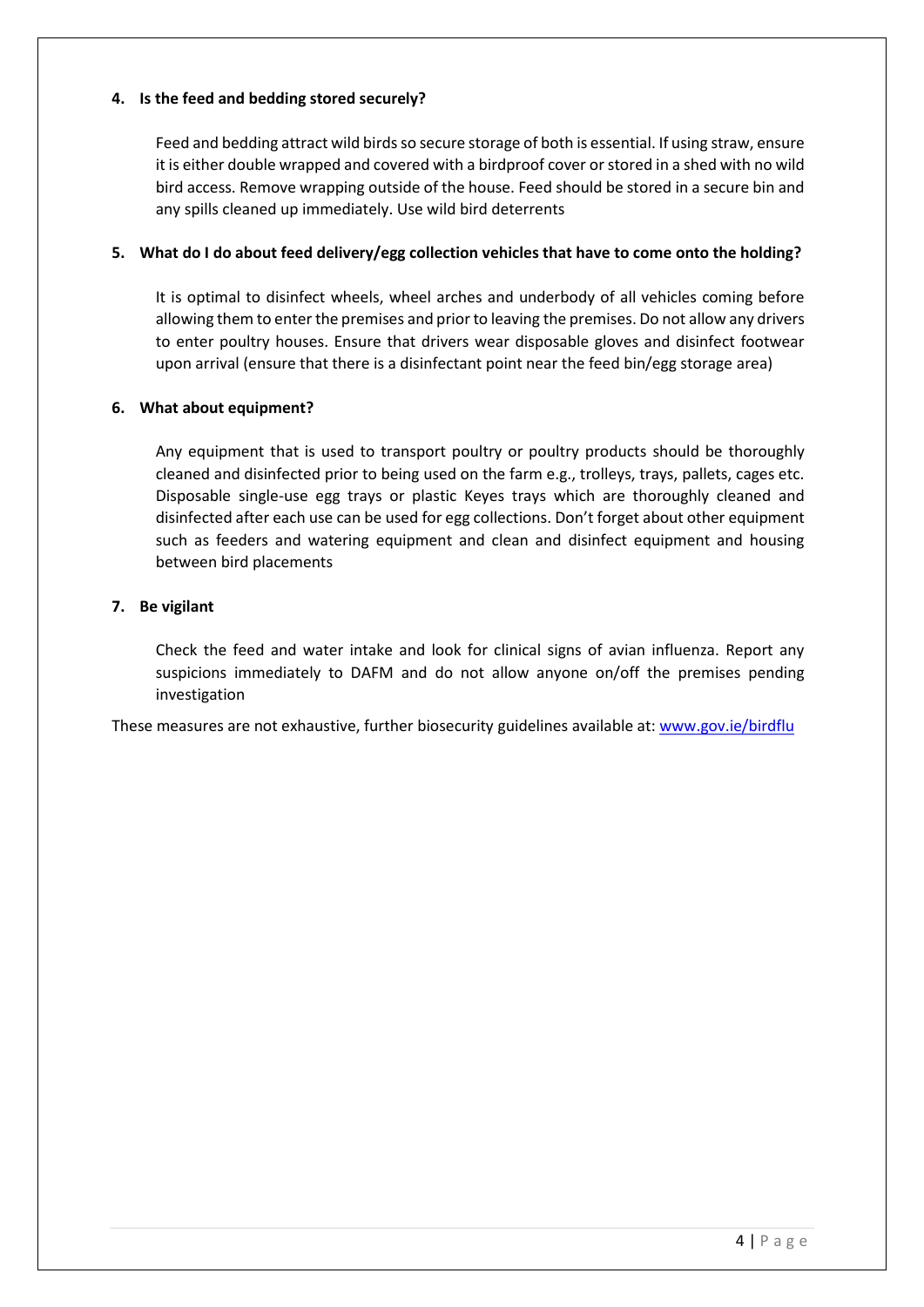### **Current Situation in Northern Ireland**

- Northern Ireland has had confirmed six outbreaks of HPAI H5N1 in poultry
- DAERA have produced an interactive map viewer displaying locations of cases of avian influenza in wild birds in Northern Ireland which is available to view [here.](https://daerani.maps.arcgis.com/apps/webappviewer/index.html?id=edc0810efa784ba99563eafbb52df1b8)

# **Current Situation in the Rest of Europe**

- England has confirmed 96 outbreaks of avian influenza H5N1. Wales and Scotland have reported 5 and 9 outbreaks, respectively
- The Animal and Plant Health Agency (APHA) have developed an interactive map of restriction zones in England, Scotland and Wales, which is available to view [here](https://defra.maps.arcgis.com/apps/webappviewer/index.html?id=8cb1883eda5547c6b91b5d5e6aeba90d)
- A total of 2,163 outbreaks of HPAI have been confirmed in poultry throughout the EU, the affected EU countries can be found in Table 2
- Over 95% of cases in wild birds have been confirmed to be of subtype H5N1, with small numbers of H5N3 and H5N8 also confirmed.

### **Number of confirmed HPAI cases/outbreaks in wild birds, poultry and captive birds in Europe per week (since 4/10/2021)**



(Source: *[Istituto Zooprofilattico Sperimentale delle Venezie\)](https://www.izsvenezie.com/reference-laboratories/avian-influenza-newcastle-disease/europe-update/)*

*Figure 2. The number of confirmed cases/ outbreaks of HPAI in wild birds, poultry and captive birds in Europe per week (since 4/10/2021)*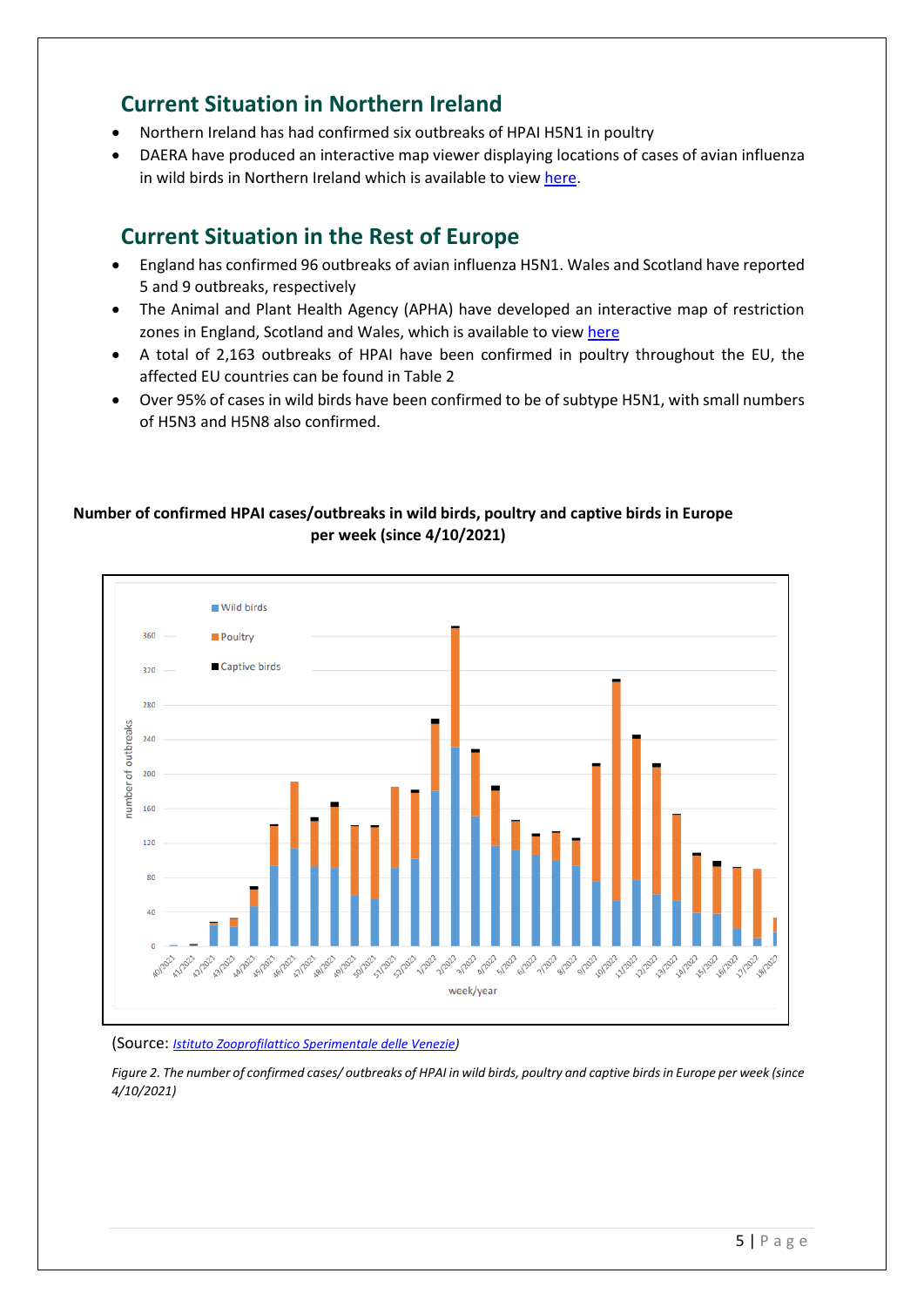| <b>COUNTRY</b>                | <b>Poultry</b> | <b>Captive birds</b> | Wild birds*    | <b>Total</b>   |
|-------------------------------|----------------|----------------------|----------------|----------------|
| <b>FRANCE</b>                 | 1314           | 33                   | 44             | 1391           |
| <b>GERMANY</b>                | 72             | 9                    | 1236           | 1317           |
| <b>NETHERLANDS</b>            | 46             | 19                   | 462            | 527            |
| <b>ITALY</b>                  | 317            | 1                    | 22             | 340            |
| <b>HUNGARY</b>                | 187            | $\overline{2}$       | 29             | 218            |
| <b>DENMARK</b>                | 8              | 3                    | 118            | 129            |
| <b>POLAND</b>                 | 94             | $\mathbf{0}$         | 33             | 127            |
| <b>BELGIUM</b>                | 5              | 3                    | 70             | 78             |
| <b>SPAIN</b>                  | 31             | $\mathbf{1}$         | 36             | 68             |
| <b>IRELAND</b>                | 6              | 0                    | 46             | 52             |
| <b>SWEDEN</b>                 | 4              | 3                    | 39             | 46             |
| <b>SLOVENIA</b>               | $\mathbf{1}$   | 0                    | 37             | 38             |
| <b>AUSTRIA</b>                | $\mathbf{1}$   | 3                    | 27             | 31             |
| <b>CZECH REPUBLIC</b>         | 19             | 0                    | 9              | 28             |
| <b>BULGARIA</b>               | 24             | $\mathbf{1}$         | 3              | 28             |
| <b>PORTUGAL</b>               | 9              | 5                    | 6              | 20             |
| <b>ROMANIA</b>                | $\overline{3}$ | $\mathbf{0}$         | 16             | 19             |
| <b>NORWAY</b>                 | $\overline{2}$ | $\mathbf 0$          | 14             | 16             |
| <b>GREECE</b>                 | $\mathbf{0}$   | $\mathbf{0}$         | 16             | 16             |
| <b>FINLAND</b>                | 0              | 0                    | 15             | 15             |
| <b>CROATIA</b>                | $\overline{1}$ | $\mathbf{0}$         | 13             | 14             |
| <b>NORTHERN IRELAND</b>       | 6              | 0                    | $\overline{7}$ | 13             |
| <b>ESTONIA</b>                | $\overline{2}$ | $\mathbf{0}$         | 10             | 12             |
| <b>SLOVAKIA</b>               | 3              | 0                    | 9              | 12             |
| <b>LITHUANIA</b>              | $\mathbf{0}$   | $\mathbf{0}$         | 6              | 6              |
| <b>ALBANIA</b>                | 4              | 0                    | 1              | 5              |
| <b>LUXEMBOURG</b>             | $\overline{0}$ | $\mathbf{0}$         | 5              | 5              |
| <b>ICELAND</b>                | $\mathbf{1}$   | 0                    | $\overline{2}$ | 3              |
| <b>SWITZERLAND</b>            | 0              | $\mathbf{1}$         | $\overline{2}$ | 3              |
| <b>KOSOVO</b>                 | $\overline{2}$ | 0                    | $\bf{0}$       | 2              |
| <b>NORTH MACEDONIA</b>        | 0              | $\mathbf 0$          | $\overline{2}$ | $\overline{2}$ |
| <b>UKRAINE</b>                | 0              | $\overline{2}$       | 0              | 2              |
| <b>LATVIA</b>                 | $\overline{0}$ | $\overline{0}$       | $\overline{2}$ | $\overline{2}$ |
| <b>MOLDOVA</b>                | 1              | 0                    | 0              | 1              |
| <b>BOSNIA AND HERZEGOVINA</b> | $\overline{0}$ | $\mathbf{0}$         | $\mathbf{1}$   | $\mathbf{1}$   |
| <b>Total</b>                  | 2163           | 86                   | 2338           | 4587           |

*Table 2.* 

*Number of confirmed outbreaks of HPAI in poultry in the EU (01/10/2021 – 09/05/2022) (Source: [Istituto Zooprofilattico Sperimentale delle Venezie\)](https://www.izsvenezie.com/reference-laboratories/avian-influenza-newcastle-disease/europe-update/)*

# **Current global Highly Pathogenic Avian Influenza situation**

• The global distribution of avian influenza outbreaks can be viewed in Fig. 3.



*Fig. 3. Global distribution of confirmed avian influenza outbreaks and cases during the period 1st October 2021 – 27 th April 2022 (Source: [FAO\)](https://www.fao.org/ag/againfo/programmes/en/empres/Global_AIV_Zoonotic_Update/situation_update.html).*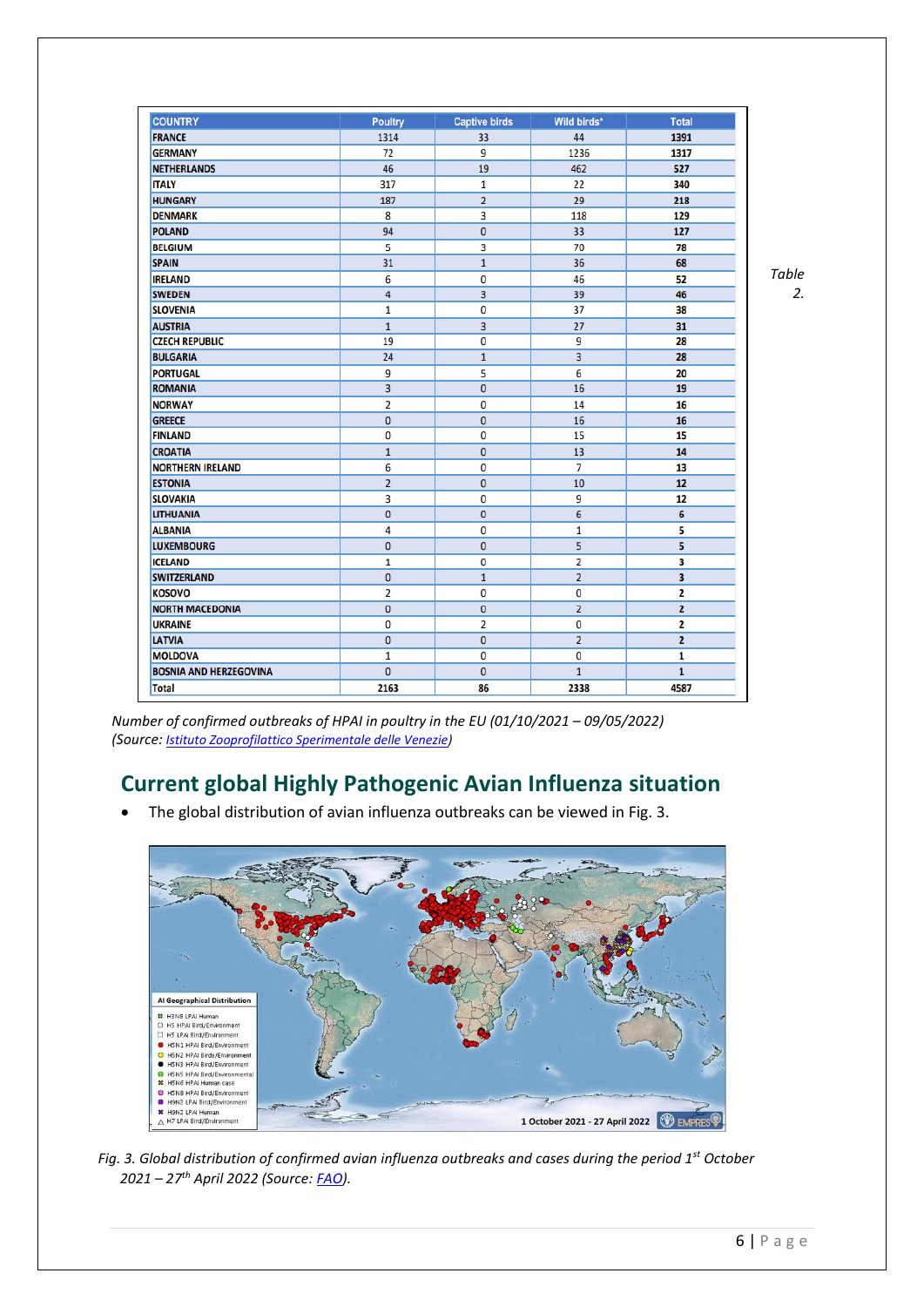# **Avian Influenza in wild birds in Ireland**

- Since 3 November 2021, 80 wild birds in Ireland have tested positive for avian influenza
- Avian influenza has been found in wild birds in the following 16 counties: Cork, Donegal, Dublin, Galway, Kerry, Kildare, Longford, Louth, Leitrim, Monaghan, Offaly, Roscommon, Sligo, Tipperary, Waterford and Wexford.
- The species of wild birds affected include peregrine falcon, white tailed sea eagle, brent goose, barnacle goose, greater white fronted goose, greylag goose, swans (mute & whooper), merlin, waterrail, magpie, kestrel, herring gull, corvidae, common buzzard, grey heron, barn owl and cormorant.
- Faeces (droppings) of wild birds infected with avian influenza can contaminate the environment with the infection, which can then spread infection to poultry and captive birds. Colder weather and decreasing daylight levels can extend the survival time of avian influenza viruses in the environment.
- An interactive map (for illustrative purposes) courtesy of the Centre for Veterinary Epidemiology and Risk Analysis (CVERA) displaying the locations of avian influenza cases in wild birds is available at the following link [https://arcg.is/19zHrf0.](https://arcg.is/19zHrf0)

#### HPAI +ve Wild Birds

- Barn Owl
- Barnacle Goose
- **Brent Goose**
- Buzzard
- Corvidae
- Greenland White-Fronted
- Goose<br>Greylag Goose
- Heron
- Herring Gull
- Kestral
- Magpie
- Merlin
- Mute Swan
- Peregrine Falcon
- Swan
- Water Rail
- White Tailed Sea Eagle
- Whooper Swan



*Figure 3. Map of Ireland indicating locations involved in confirmed avian influenza subtype H5N1 cases in wild birds from 1st October - 15th March 2022. (Source: CVERA)*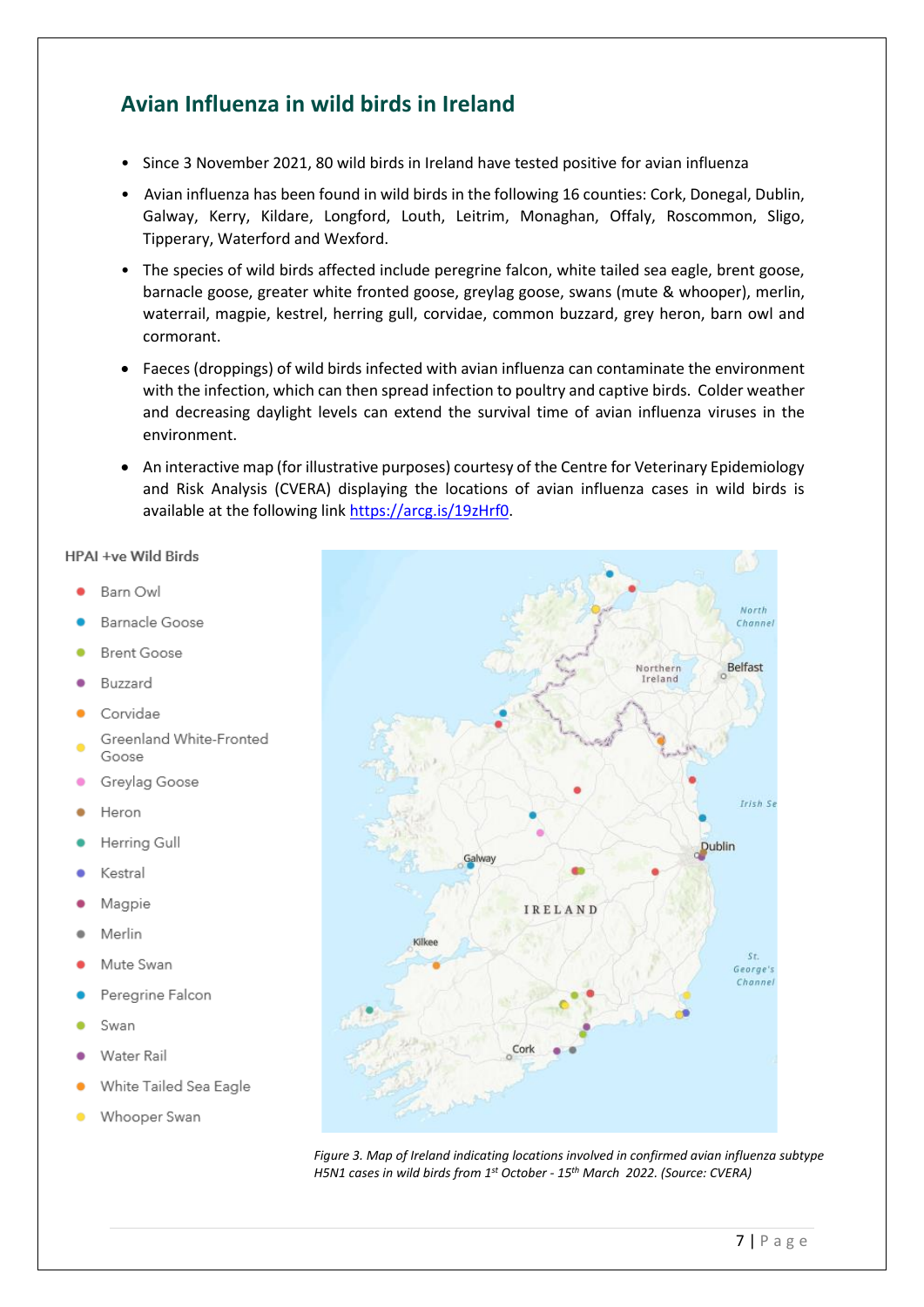# **Wild bird species affected in Europe**

Wild bird species confirmed as affected by HPAI in Europe are (listed in order of decreasing prevalence of confirmed cases):

Barnacle Goose, Mute swan, Greylag goose, Anatidae, Common Buzzard, Cygnus, Dalmatian Pelican, Mallard duck, European Herring Gull, Ardeidae, Eurasian Wigeon, Canada goose, Laridae, White Stork, Whooper Swan, Black-headed Gull, Grey Heron, Accipiter, Semipalmated Sandpiper, Greater White-fronted Goose, Western Great Egret, Great Black-backed Gull, Coot, Unspeciated wild bird, Kestrel, Peregrine Falcon, Eurasian Magpie, Common Shelduck, Corvidae, Charadriidae, Yellow-legged Gull, Pheasant, Gadwall, Long-Eared Owl, White-tailed eagle, Grey-headed Gull, Common Teal, Great Cormorant, Eurasian curlew, Numenius, Strigiformes, Eurasian Eagle-Owl, European crane, Barn Owl, Rook, Sanderling, Sparrowhawk, Egyptian Goose, Tundra bean goose, Oystercatcher, Brant Goose, Mew Gull, Ciconiidae, Red Knot, Great Blue Heron, Ciconia, Scolopacidae, Muscovy duck, Caspian gull, Great White Pelican, Pink-footed Goose, Red kite, Great crested grebe, Lesser White-fronted Goose, Common woodpigeon, Lesser black backed gull, Roughlegged Hawk, Falco, Spotted Harrier, Collared Dove,X104 Pied Avocet, Pelican, Taiga Bean Goose, Northern Pintail, Larus, Merlin, Black Swan, Ruddy turnstone, Little Owl, Jackdaw, Passeridae, Little grebe, Western Gull, Columbidae, Bonelli's Eagle, Water rail, Ural Owl, Common Eider, Western Sandpiper, Haematopodidae, Ferruginous Duck, Swan goose, Northern Fulmar, Tawny Owl, Eurasian Jay, Common redshank, Green Sandpiper (Source: [Istituto Zooprofilattico Sperimentale](https://izsvenezie.com/documents/reference-laboratories/avian-influenza/europe-updates/HPAI/2021-1/wild-birds.pdf)  [delle Venezie\).](https://izsvenezie.com/documents/reference-laboratories/avian-influenza/europe-updates/HPAI/2021-1/wild-birds.pdf)

### **Risk to Ireland regarding Highly Pathogenic Avian Influenza H5N1**

- The disease poses no food safety risk for consumers. Properly cooked poultry and poultry products, including eggs are safe to eat
- From October onwards each year we enter into the higher risk period for Avian Influenza in Ireland. Colder weather and decreasing daylight can extend the survival time of Avian influenza viruses in the environment
- This is due to the fact that migratory wild birds, the natural hosts of many avian influenza viruses, start to arrive in large numbers to overwinter here
- Migratory wild birds are known to carry the H5N1 subtype of Avian influenza, and this can increase the level of risk for a potential outbreak of Avian influenza in Ireland
- HPAI H5N1 is a notifiable disease both in Ireland and to the European Commission and the World Organisation for Animal Health (OIE)
- Outbreaks of HPAI H5N1 in poultry in Ireland impact upon our international trade in poultry and poultry products
- The disease is highly contagious for birds, but risk of transmission to humans is considered very low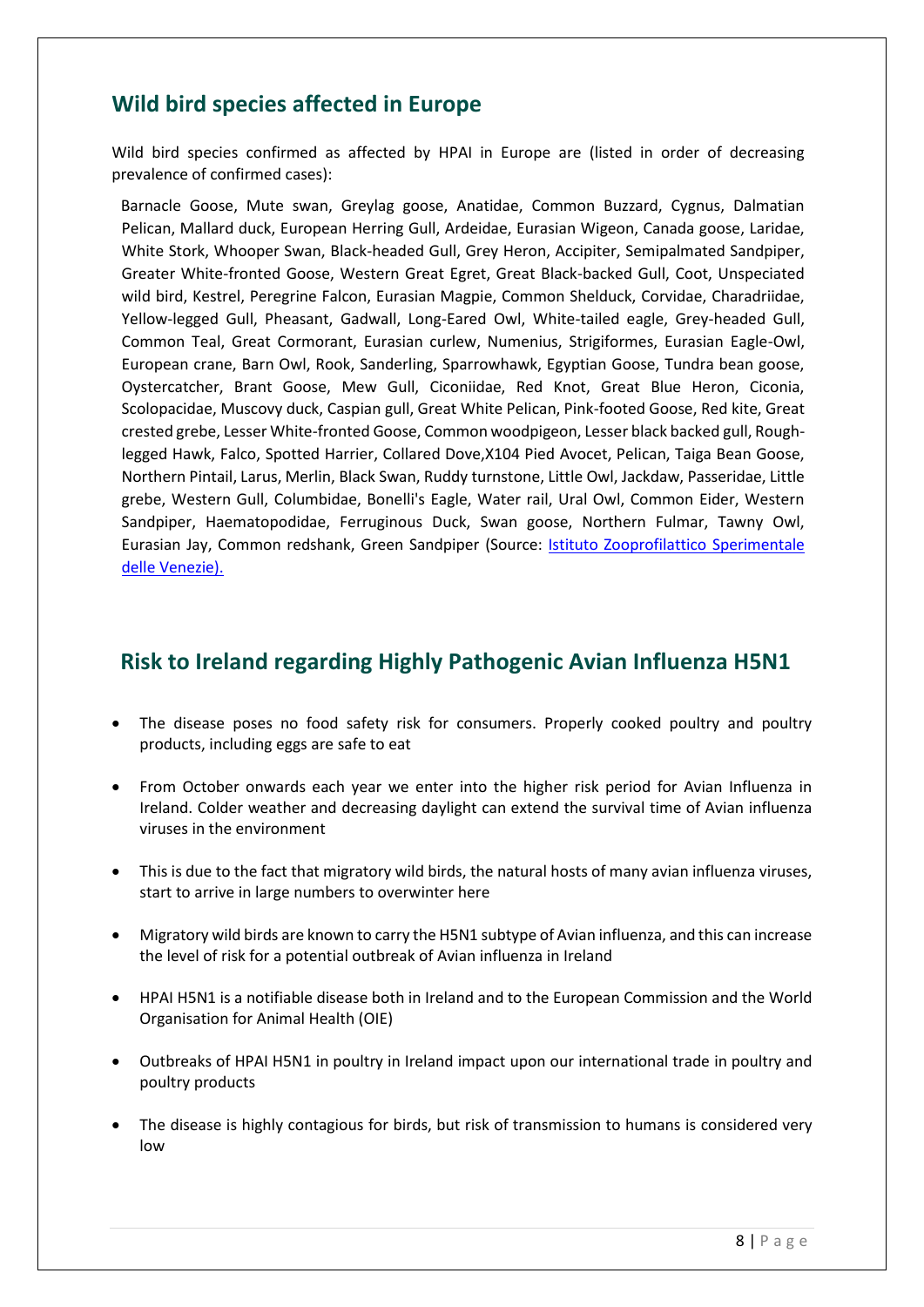### **What can poultry owners do to reduce the risk of avian influenza?**

- Flock owners should **remain vigilant for any unexplained signs of disease** in their flocks, and report any disease suspicion to their nearest **[Regional Veterinary Office](https://www.gov.ie/en/publication/cc6cee-regional-veterinary-offices/)**
	- **1. Be vigilant-** Monitor your birds carefully for any clinical signs of disease. If in doubt, contact your veterinary practitioner for advice. Signs of avian influenza include:
	- Death/high mortalities in a flock
	- Depression/lethargy
	- Loss of appetite Respiratory distress such as gaping beak, coughing, sneezing, gurgling, rattling
	- Swelling and blue discolouration of combs, wattles, neck and throat
	- Diarrhoea
	- Reduced egg production or no egg production

### **2. Biosecurity**

[Advice on biosecurity to prevent Avian Influenza](file:///C:/Users/Eithne.White.AGRICULTURE/AppData/Local/Microsoft/Windows/INetCache/Content.Outlook/D3Y3C8CE/Advice%20on%20biosecurity%20to%20prevent%20Avian%20Influenza) including clinical signs and leaflets can be found at [www.gov.ie/birdflu](http://www.gov.ie/birdflu)

#### **Personnel and Visitors**

- Wear disposable or dedicated outer clothing when in contact with your birds
- Wear boots that can be disinfected, disposable gloves and wash hands after contact with poultry
- Only allow essential personnel access to your birds

#### **Buildings and Equipment**

- Regularly clean and disinfect hard surfaces such as paths and walkways
- Provide clean boot washing and disinfection facilities at all entrances/exits and ensure that people use them
- Clean and disinfect any vehicles or equipment that comes into contact with the birds after use
- Have suitable pest control in place

#### **Wild Birds**

- Feed and water birds inside or at least under cover
- Clean up any waste feed in outdoor areas frequently
- Use netting or wild bird decoys or deterrents to keep wild birds away from poultry areas

#### **Management**

• Keep ducks and geese separate to other poultry species